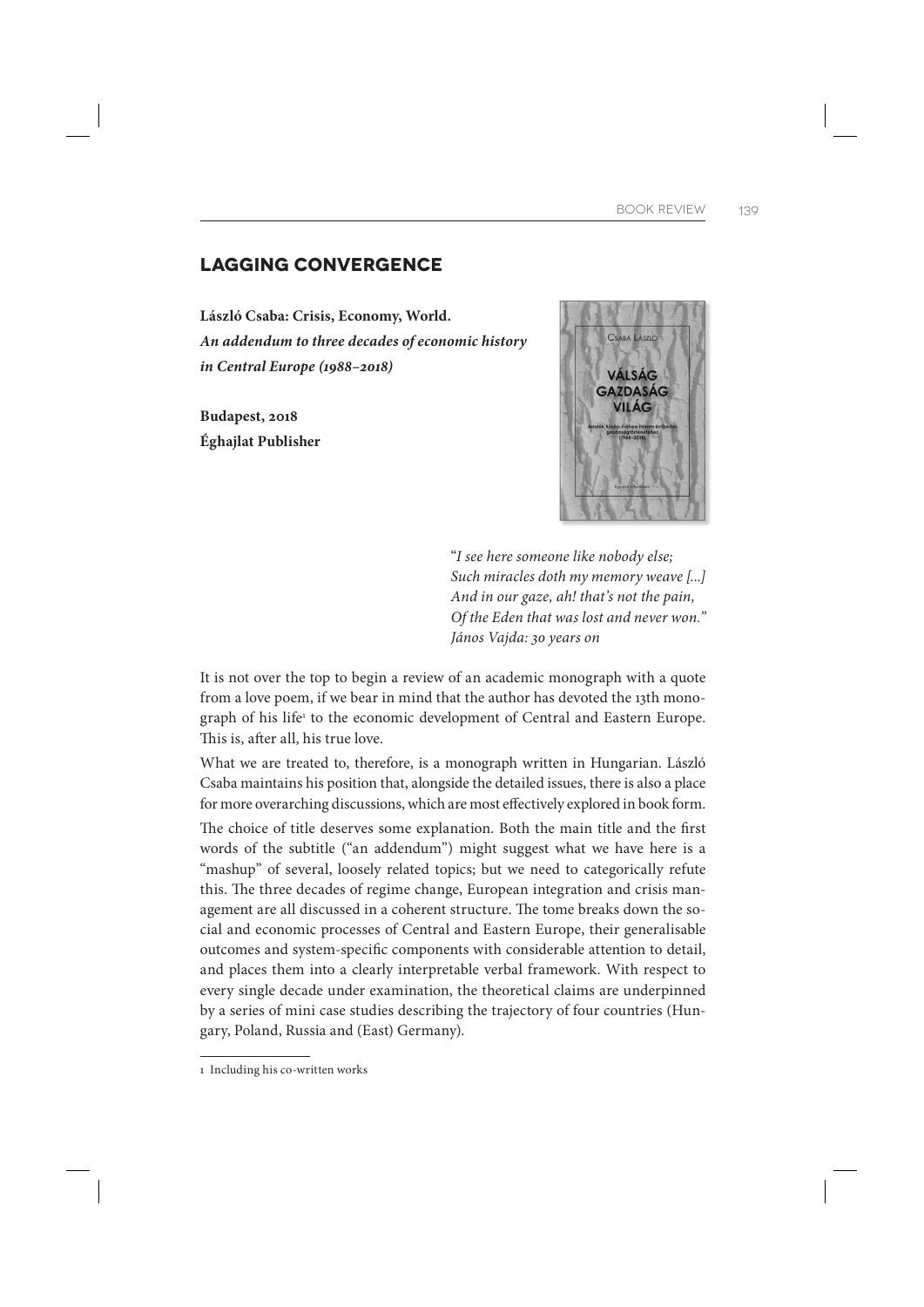Why thirty years (1988–2018) exactly? The starting point is the period of global acclaim for the triumph of regime change, liberal attitudes, the market economy and democracy. But the end point is the backlash: a time in which the fundamental principles of liberal capitalism were emphatically called into question, when the state and the authoritarian shift became a factor informing practices the world over. While the literature provides an easily précised interpretation of the transition process that formed the backbone of the first decade, the same cannot be said of the trends in the global economy in the most recent one. It is the third part of the book, therefore, which offers the most for future researches to summarise and interpret.

The first ten years were given over to the change of political system. The analysis focuses on the necessity of the SLIP (Stabilisation, Liberalisation, Institutionbuilding, Privatisation) package of measures to boost welfare and competitiveness, the order of its components, and the consequences of its implementation (or lack thereof). The analysis of these processes is a recurring train of thought for the author. Here, the logic of his arguments differs from that of his previous books (Csaba 2009, 2014). In those, he argued that stabilisation was the key to recovering from the transformation recession in every case, even if it represented a necessary evil for the incumbent administration. Here – through the examples of Poland, Hungary and East Germany – the author points out that the implementation of SLIP, no matter different the trajectories, was nevertheless headed for the same endpoint in all cases. Both the starting conditions and the different responses to challenges that were, in many respects shared, channelled each of the studied countries onto a different path. Nonetheless all of them, embarking on a growth trajectory, reached the end point of a market economy. But this performance, although considerable by historical economic standards, was firstly not accompanied by convergence with the west, and secondly it fell far short of the rate of upturn that followed the Second World War. This - according to the author – was a decisive factor contributing to the fact that social acceptance of the process remained decidedly limited.

The processes of the second decade were determined by the reality of joining the European Union. The prospect of EU accession gave new momentum to the reforms of candidate member states, regardless of party affiliation. The external considerations, the need for EU compliance, carried more weight than the internal disputes and the experimentation to find the solutions that were believed to be optimal, or were the best fit for national characteristics. In states where there was no foreseeable prospect of EU accession, the reform fever died away in the absence of the EU's anchoring role. Russia and Ukraine never left the path of selfcontrolled development.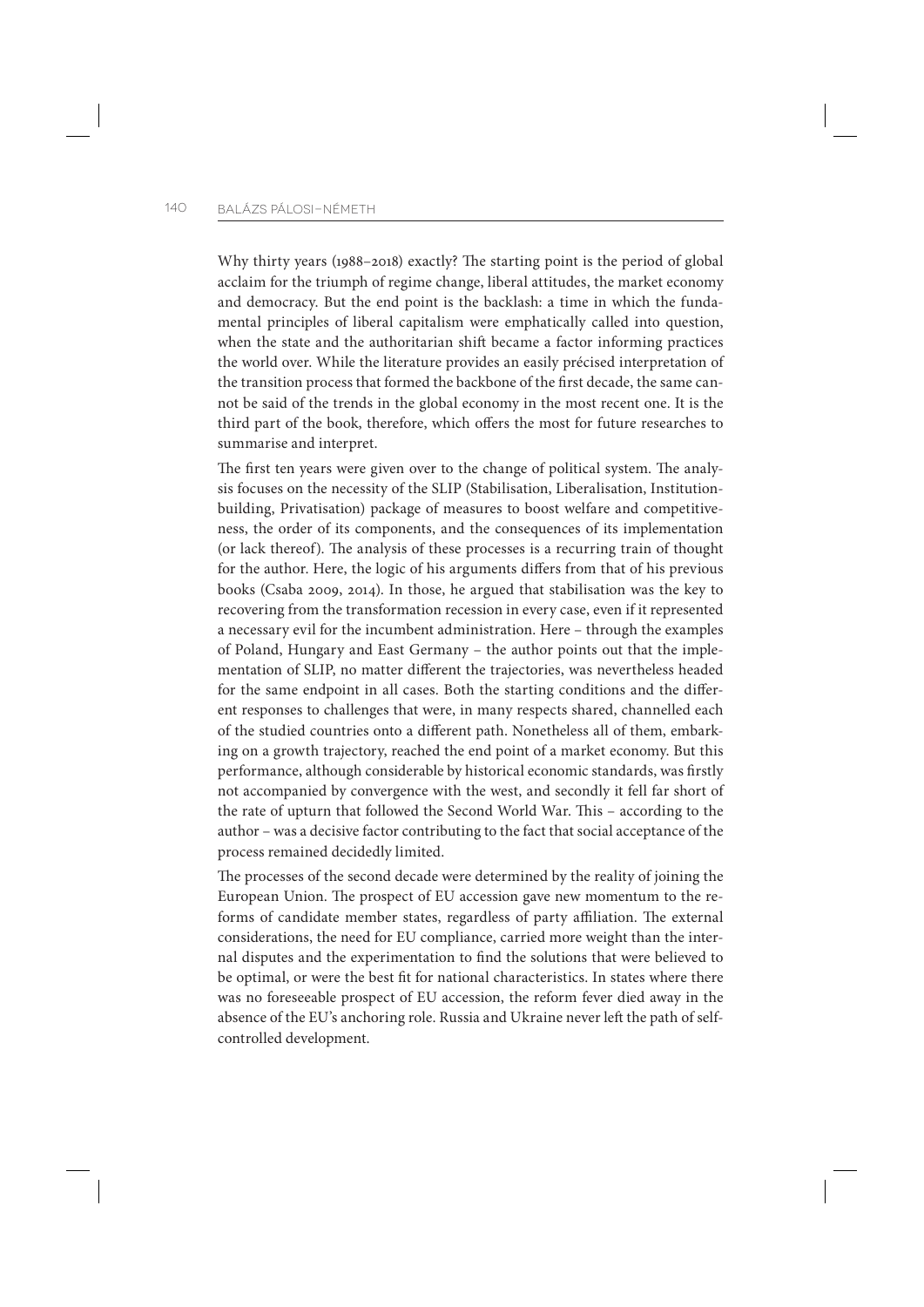The second decade was also the decade of the "great moderation" which, however, already bore the hallmarks of the post-crisis period. The countries in the region responded in very different ways to the European Union's common rules, and to the favourable global economic financing and market opportunities of the "halcyon times of peace". The author presents plenty of evidence that, by this time, the processes had already got under way that would determine which countries would emerge from the crisis as the losers and laggards (Croatia, Slovenia, Hungary and Bulgaria), and which ones had succeeded in making use of the exceptional opportunities presented by that the period (Slovakia and Romania).

In the third decade, following the crisis, the epochal change did not manifest itself in the real economy or in the global economic balance of power; but rather, similarly to the nineteen-thirties, it brought about new developments in the way of thinking about the processes. As a counterpoint to the "stand and deliver" politics, the author repeatedly argues in favour of reinforcing a rules-based economic policy and transparency, with the emphasis on the self-limitation of the regulating state, without preventing the natural cleaning of the market.

A separate chapter of the book is devoted to the – fundamental – transformation of the European Union. The crisis forced the completion, augmentation and deepening of the plan for European financial union<sup>2</sup>. He also reminds us, however, that to this day the EU operates within the framework established by the six founding members. Attached to this are various appendages to the north, south and east, but these do not determine the main direction. The EU has no overarching strategy that gives priority to the convergence of the less developed states, even if this aspect is reflected in the cohesion funds and the joint agricultural policy. There is no redistribution of funds on the scale seen within the United States, Brazil, Germany or other federal member states. This is not the main strategy, so we should not be surprised that the period under study also failed to be characterised by convergence between the regions of the union, with the weaker ones catching up. Because of this, however, EU membership did not come with the economic dividend and the effect on politics and institutions, as well as on civilisation in general, that it would have taken to impress the region's voters. This in turn provided fertile ground for the "blame game", in which government communication framed Brussels as one of the main sources of the problems, if not the only source.

After the second decade, which was defined by the exertions necessary to secure accession, in the third decade the aspirations of the new member states were dominated by a minimalist stance: "we'll do what is strictly necessary for the money,

<sup>2</sup> Especially, but not limited to: Fiscal and Banking Union, the fiscal pact signed in March 2012, the European Stability Mechanism, the cross-border bank recovery and resolution mechanism, the change in the function of the European Central Bank, whereby is has become a central bank in the same sense as the Federal Reserve in America. All this helped to ensure that the most important questions were clearly referred to a tier of authority above the member states.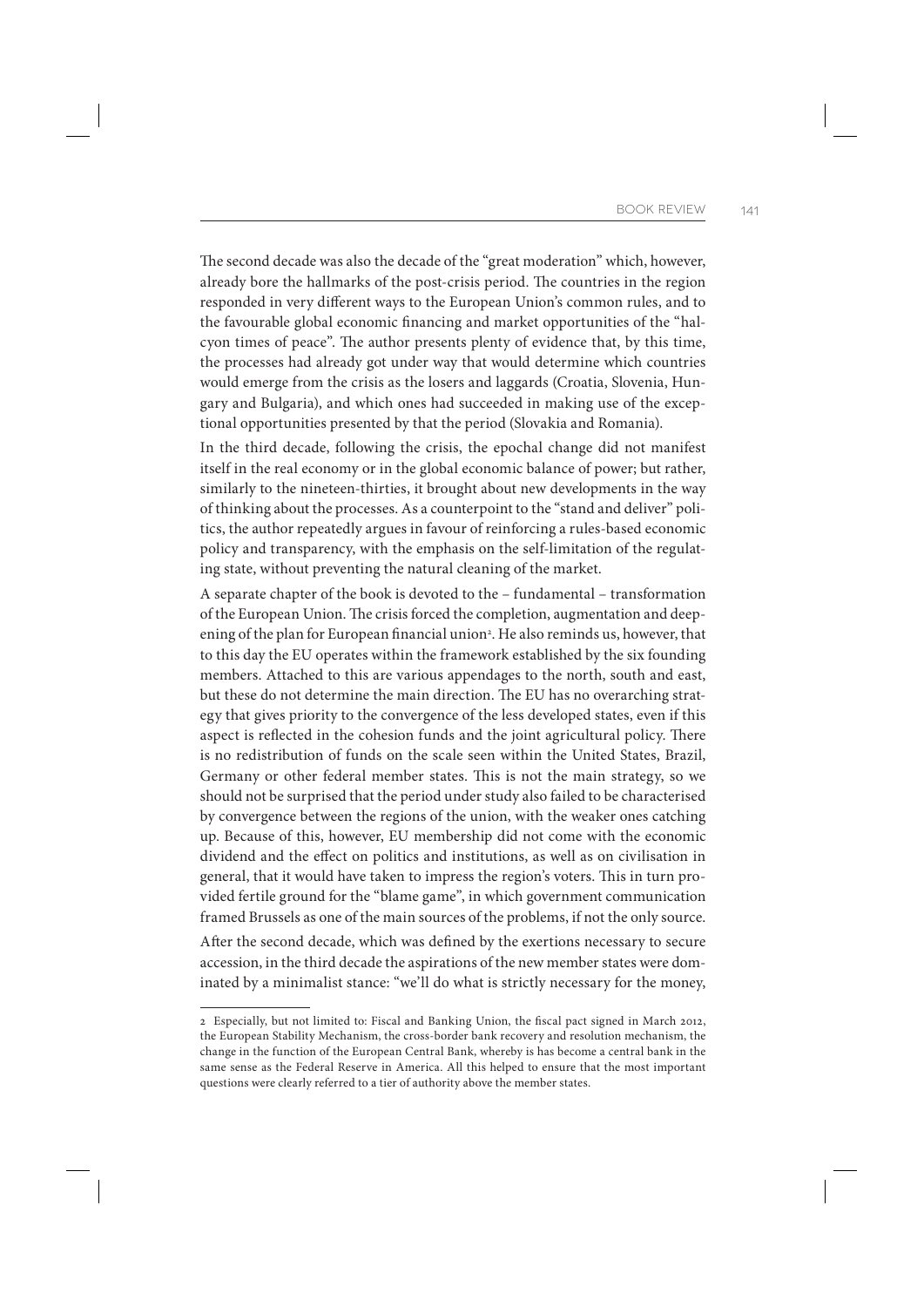but not a stroke more". This is also clearly reflected in the delay in adopting the euro. Even more important than the transfers, which are limited in their extent, the main attraction of the EU is currency union, points out the author. Joining the Monetary Union bestows not only price stability, but credibility on the member states, which by pushing down the cost of funds, makes it possible to finance a slew of developments. On the other hand, anyone who is unable or unwilling to meet the rule-based budgetary and monetary policy requirements, but nevertheless joins the EMU, stands to pay a heavy price. The southern member states, as well as Belgium and France, made no attempt to bring their economic model into line with the rules, which appears to contradict contemporary views of the endogenous – or self-fulfilling – nature of currency union.

In its examination of the relationship between the EU and the new members, the book also points out that decision-making powers in the EU multiplied between 2009 and 2012, and thus by 2012 two-speed integration had become a reality. The group of those remaining outside the eurozone have condemned themselves to the role of helpless bystander. They do not share in the security funds that would protect their monetary systems and public finances in the event of another financial crisis. What is more, they have no say in the decisions made by the members of the Fiscal and Banking Union. Consequently, the sovereign conduct displayed by the Central European member states is becoming less and less advantageous. The funding, and importance, of the areas traditionally targeted by them is falling away sharply. There is simply nothing that can compensate for their being left out of the new areas that are key from an economic and decision-making perspective. In both quantitative and qualitative terms, living on the periphery of the union is coming to represent an increasingly unfavourable cost-to-benefit ratio.

In its discussion of the third decade, the book explores such issues as social integration, or the impact of the fourth industrial revolution on the countries in our region. Although social integration has become a major challenge throughout the western world, the flow of labour is not uncontrolled, and in many respects it follows the classic principle of comparative advantages. This all highlights the central importance of the liberal constituents of democracy, underlines the author. It is only with, and through, the dominance of these values that people from different backgrounds are capable of coexisting in a peaceful and tolerant manner. There is not a single state that is, or has the ability to be ethnically and culturally homogeneous.3

As a consequence of the fourth industrial revolution, the speed of innovation has also disrupted markets or clear market leaders that had previously been regarded as unassailable. The more an economic strategy is tied to "industrial antiq-

<sup>3</sup> For a more comprehensive overview of this topic, see the anthology edited by the author (Csaba, 2019).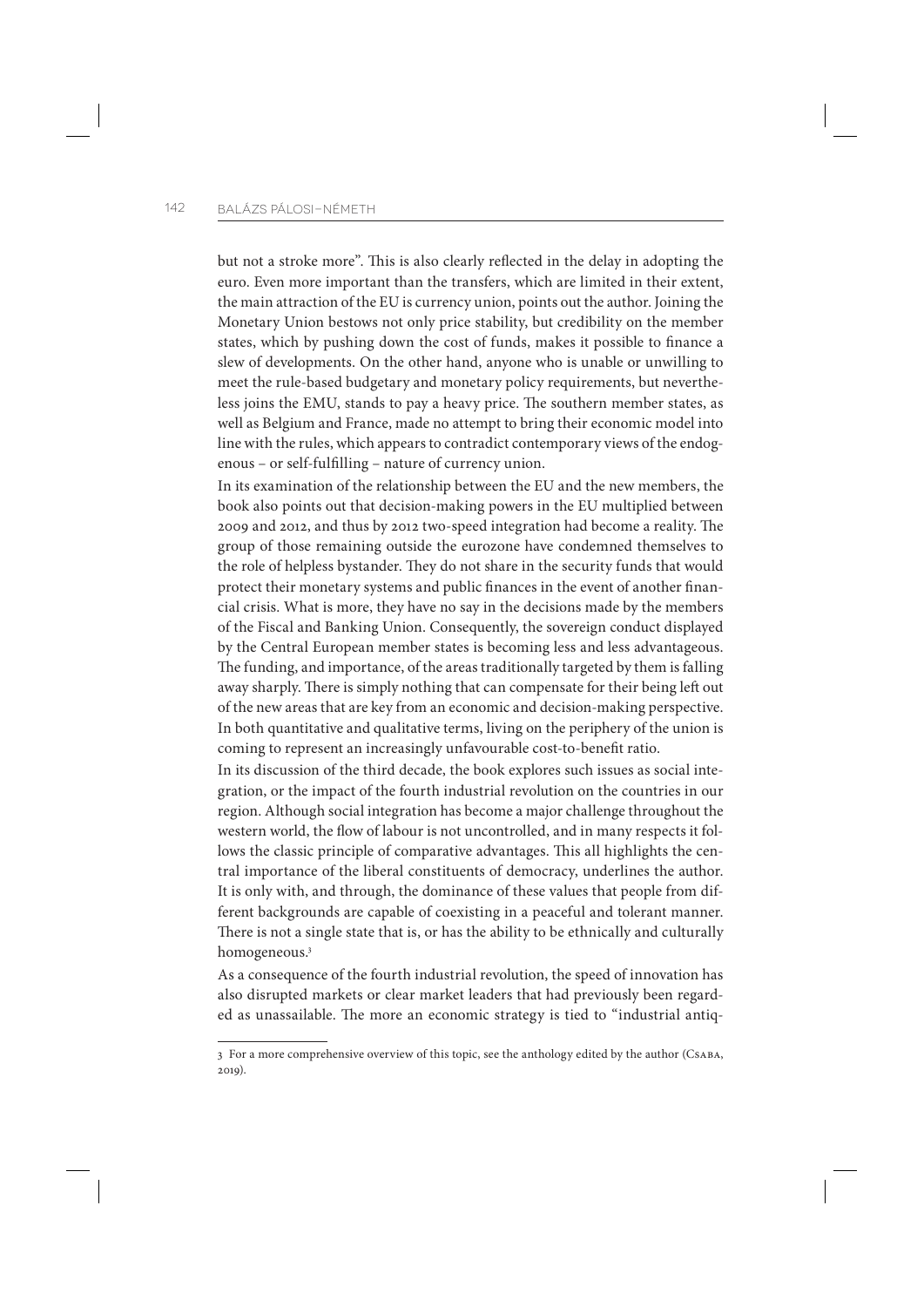uity", the more disadvantages it accumulates. Adaptability is largely an acquired, learned quality for nations too, points out the author. A learning society does not have to go hand-in-hand with an unprecedented level of government activity; but a state that spends progressively less of its GDP on education will also find itself at a growing disadvantage from the perspective of social and economic potential.

The last chapter again examines the thirty years in its entirety, and seeks the answer to why the new economic miracle failed to materialise. Why didn't European integration, which was gaining new momentum at the time of the regime change, give the individually small Central and Eastern European countries the boost they needed to get over the difficulties? The book lists numerous fundamental reasons. On the one hand, an increase in the investment rate can only accelerate growth temporarily. Over the long-term an increase in productivity is needed, and as we have seen – with the exception of Estonia – the transition countries did not excel at establishing a framework that could provide the necessary fertile ground for innovation. Indeed, research and development spending, as a proportion of GDP, fell by an astonishing two thirds over the third decade. The second cause is institutional rigidity: the transformation of the European institutions was unable to keep pace with that of its Asian and American competitors. Although there is barely any disparity in terms of the hourly production rate; every indicator is weaker when it comes to the use of new technology, the market entry of new companies, and the flexibility of the capital and labour markets. The third factor is the penetration and effectiveness of financial intermediation, which is unable to compensate for the lower appetite for investment. The fourth cause is that official working hours have been falling continuously since the 1960's, in contrast to America and Asia. Perhaps the most important restraining force is that society does not give credit for performance, but attributes outstanding achievement to systematic cronyism, favouritism, monopolism or other impropriety. The unpredictability of the bureaucratic obstacles and the regulatory environment came in for as much discussion as the fact that the countries being studied were integrating with a slowly growing region of the global economy.

What could a reviewer add to all of this by way of a critique? Before reading the book I had assumed that, as someone who lives in Western Europe and read its local media, without being immersed in the minutiae of Hungarian political sparring, I would have the opportunity to view the book from a different perspective to that of its author. One of greatest surprises, if not the greatest, was how concordant the author's views are with the approach that is generally accepted in the European core countries. For this reason – and being far less well-read on this topic than the author – I would hardly be able to raise any relevant critical observations succinct enough to be aired in the concise genre of a review. I will, however, take the opportunity to highlight a series of questions from the book